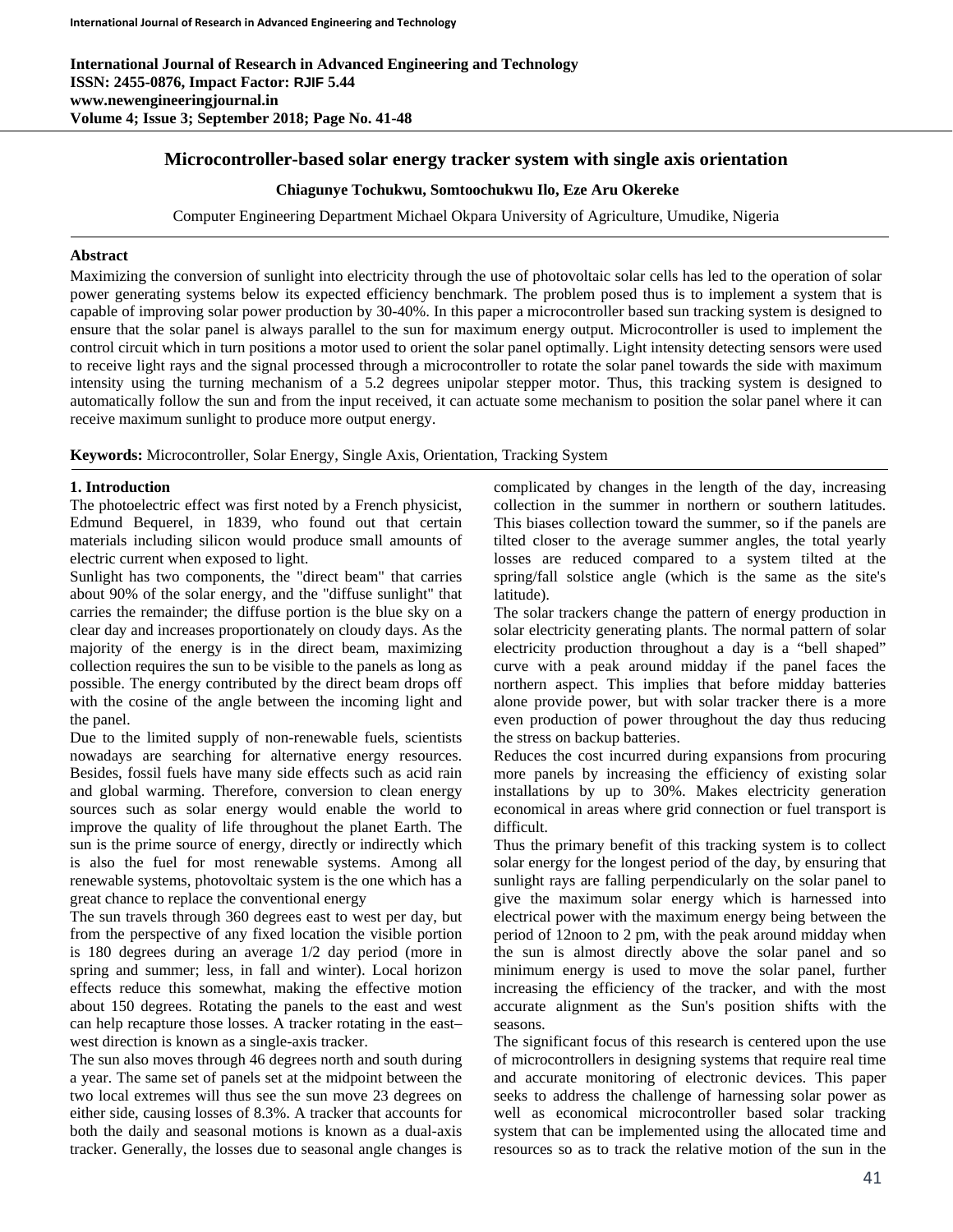sky during daylight and to save the much needed power for sleep at night. A working model is being prepared in order to implement the idea using any hypothetical situation.

### **2. Literature Review**

Certain important elements of each research were taken into consideration.

Daniel A. Pritchard's idea of a microcomputer was replaced in this work with microcontroller but no inverter or solar module was used in the work due to cost limitations. Bill lanes idea of a single axis design was used in this work, but we used only one Cadmium Sulphide (Csd) photocell instead of two to reduce the component count and then wrote the assembly language program to mimic the roles played by the second Cadmium Sulphide (Csd) photocell. In this paper, the usage of an 8051 Microcontroller and 1-axis Solar Tracking becomes the main element. Some hardware designs were also taken into consideration in order to design the Solar Tracking System.

#### **2.1 Photovoltaics**

Photovoltaics is the direct conversion of light into electricity at the atomic level. Some materials exhibit a property known as the photoelectric effect that causes them to absorb photons of light and release electrons. When these free electrons are captured, electric current results that can be used as electricity. The photoelectric effect as noted by French physicist, Edmund Bequerel, in 1839, who found that certain materials would produce small amounts of electric current when exposed to light. In 1905, Albert Einstein described the nature of light and the photoelectric effect on which photovoltaic technology is based, for which he later won a Nobel Prize in physics. The first photovoltaic module was built by Bell Laboratories in 1954. It was billed as a solar battery and was mostly just a curiosity as it was too expensive to gain widespread use. In the 1960s, the space industry began to make the first serious use of the technology to provide power aboard spacecraft. Through the space programs, the technology advanced, its

reliability was established, and the cost began to decline. During the energy crisis in the 1970s, photovoltaic technology gained recognition as a source of power for non-space applications.



**Fig 2.1:** Basic solar cell operation

The diagram above illustrates the operation of a basic photovoltaic cell, also called a solar cell. Solar cells are made of the same kinds of semiconductor materials, such as silicon, used in the microelectronics industry. For solar cells, a thin semiconductor wafer is specially treated to form an electric field, positive on one side and negative on the other. When light energy strikes the solar cell, electrons are knocked loose from the atoms in the semiconductor material. If electrical conductors are attached to the positive and negative sides, forming an electrical circuit, the electrons can be captured in the form of an electric current; that is, electricity. This electricity can then be used to power a load, such as a light or a tool.

A number of solar cells electrically connected to each other and mounted in a support structure or frame is called a photovoltaic module. Modules are designed to supply electricity at a certain voltage, such as a common 12 volts system. The current produced is directly dependent on how much light strikes the module.



**Fig 2.2:** solar cell basic arrangement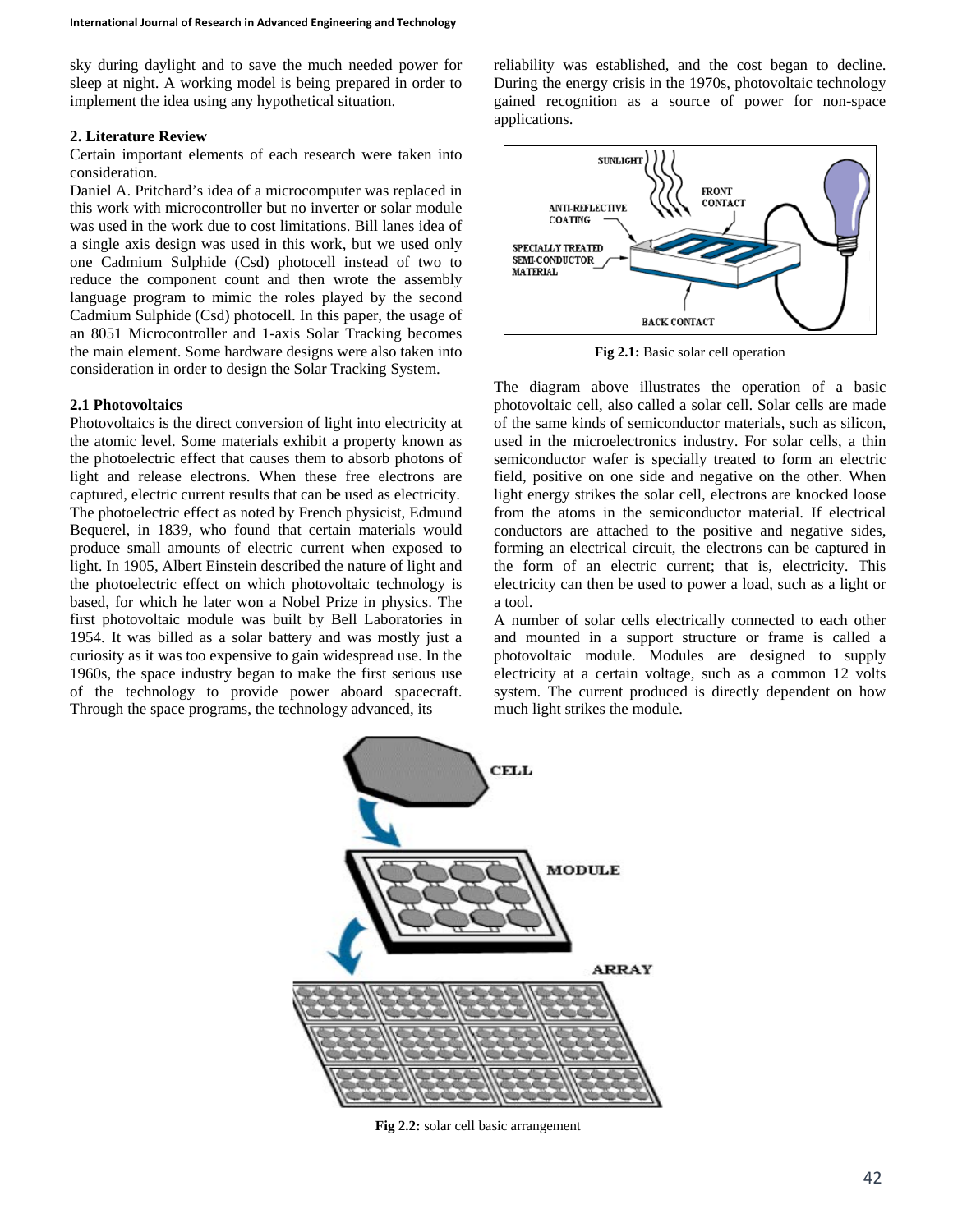Today's most common PV devices use a single junction, or interface, to create an electric field within a semiconductor such as a PV cell. In a single-junction PV cell, only photons whose energy is equal to or greater than the band gap of the cell material can free an electron for an electric circuit. In other words, the photovoltaic response of single-junction cells is limited to the portion of the sun's spectrum whose energy is above the band gap of the absorbing material, and lowerenergy photons are not used.

One way to get around this limitation is to use two (or more) different cells, with more than one band gap and more than one junction, to generate a voltage. These are referred to as "multi-junction" cells (also called "cascade" or "tandem"

cells). Multi-junction devices can achieve higher total conversion efficiency because they can convert more of the energy spectrum of light to electricity.

## **3. Materials and Methods**

The system consist of hardware part which is the tangible components that drive the panel to the optimum position by performing a set of orders and the software part which issues the orders performed by the hardware part. The hardware part consist of the following component; Atmel89c52, LCD display, ADC0804, Unipolar Stepper Motor, ULN2003 Motor Driver, LDR, Resistors, and Capacitors.



**Fig 3.1:** Block diagram of sun tracker

The Microcontroller is interfaced to analog-to-digital converter to detect changes in voltage level of a Light Dependent Resistor (LDR) interspersed in a voltage divider circuit. As the sun intensity varies, the voltage output varies too. This is due to the fact that the LDR changes its resistance with respect to the light intensity. It then sends the processed information to the display unit. The LCD display is programmed by the microcontroller to display the result as required. For the detail of other components refer to the main work.

#### **System Behavior Algorithm**

Prior to powering the system, the solar panel is at its default position (east).

The next step is to determine if the sun rises or not, the minimum intensity of light for the system to operate corresponds to the voltage divider output of 3V and above.

The microcontroller will check the sensor output and if it is less than 3V the microcontroller will rotate the panel through the stepper motor 5.2 degrees to the west. This movement won't stop until the sensor output is 3V or the panel has been rotated through the full range of movement (180 degrees from east to west)

If the sensor output is less than 3V through the full range of movement the panel will be rotated back to the initial position(the east),wait for the sensor value to be equal to or

greater than 3V and then rotate to track the maximum light intensity

If voltage value coming from the sensor is equal to or greater than 3V which indicates that the sun is rising the next step is to move the panel to get the maximum light intensity.

The panel will be moved to the west 5.2 degrees, the two voltage values respective to the old and new position will be compared by the microcontroller, if the new value is greater than or equal to the old value panel will keep rotating towards the west and the two voltage values is compared again. This movement will continue until the new voltage value is less than the old one, when that happens the panel will be rotated 5.2 degrees to the east. At this point the panel is in the right position to utilize the maximum light intensity.

The microcontroller will wait for four minutes before rotating the panel to the west 5.2degrees through the stepper motor, the old and new voltage values is compared and the appropriate position will be determined in the same manner as stated above. The four minutes interval is based on the fact that the sun moves one degree every four minutes.

When the panel has been rotated through the full range of movement and the voltage drops below 3V (darkness) it will be rotated back to the initial position.

The sensor output will be checked by the microcontroller and when it is equal to or greater than 3V the maximum light intensity will be tracked.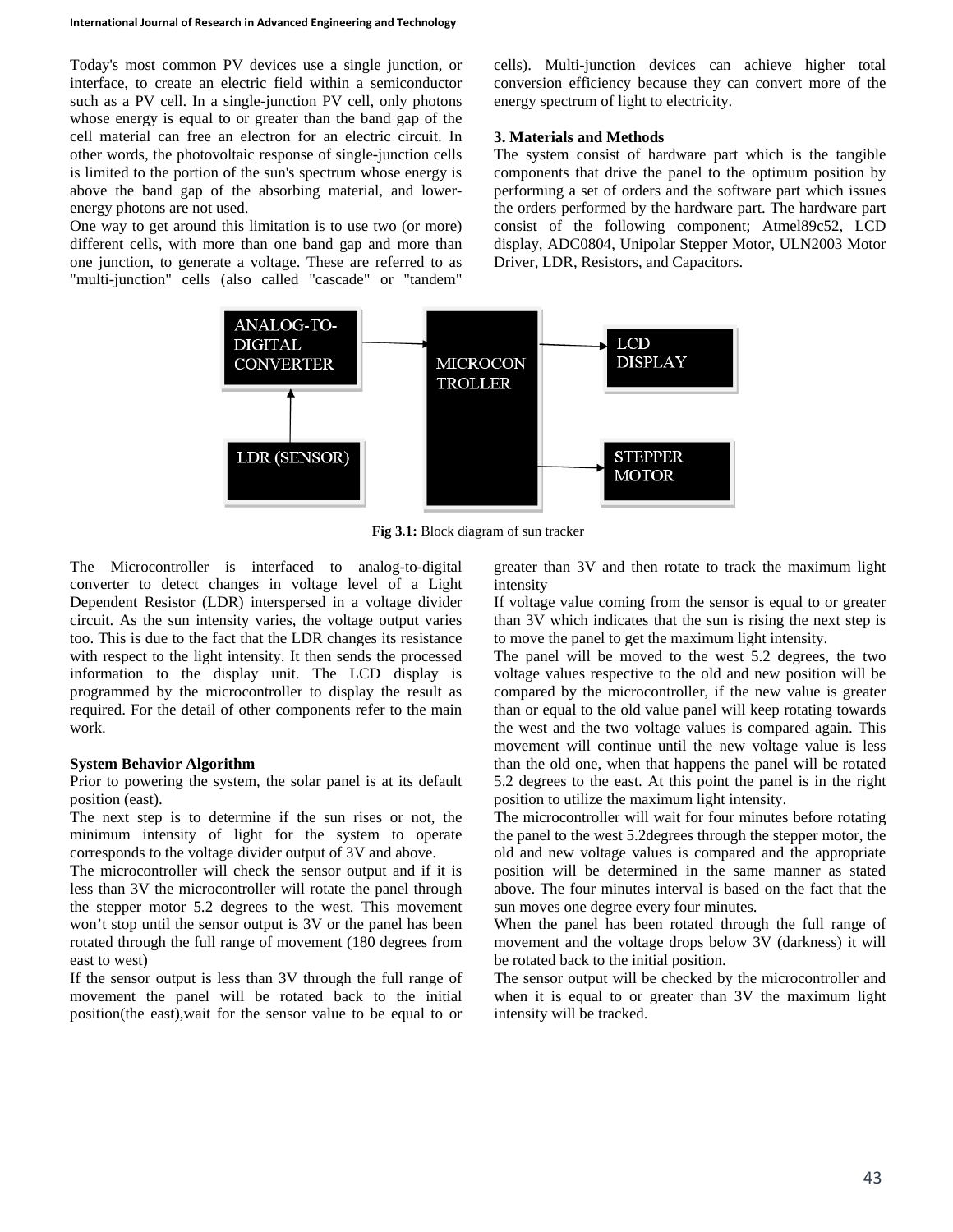

**Fig 3.2:** System Behaviour Flow Chart

### **Fixed and Tracking Collectors**

Harnessing of solar energy can be done using either fixed or movable collectors.

### **Fixed Collectors**

Fixed collectors are mostly mounted on the places with maximum sunlight and at relatively good angle in relation to the sun such as rooftops. The aim is to expose the panel for maximum hours in a day without necessarily involving tracking technologies and therefore a considerable reduction in installation and maintenance cost is realized. As such, majority of the collectors are fixed type. For fixed solar collectors therefore, it is very necessary to know the position of the sun at various seasons and times of the year so as to give the optimum orientation of the collector during installation to give the maximum solar energy all year round. Since the focus of this project was to design a solar tracker device to be used in Abia state (lat: 5.110474 long: 7.661109) as obtained from gaisma.com, the sun chart diagram of this locality is shown below.



**Fig 3.3:** chart showing the position of the sun round the year in Aba city

By using this chart, we can almost definitively ascertain the position of the sun during different time and seasons of the year such that we are able to fix the payload, in this case a fixed solar panel or photovoltaic cell to give us the maximum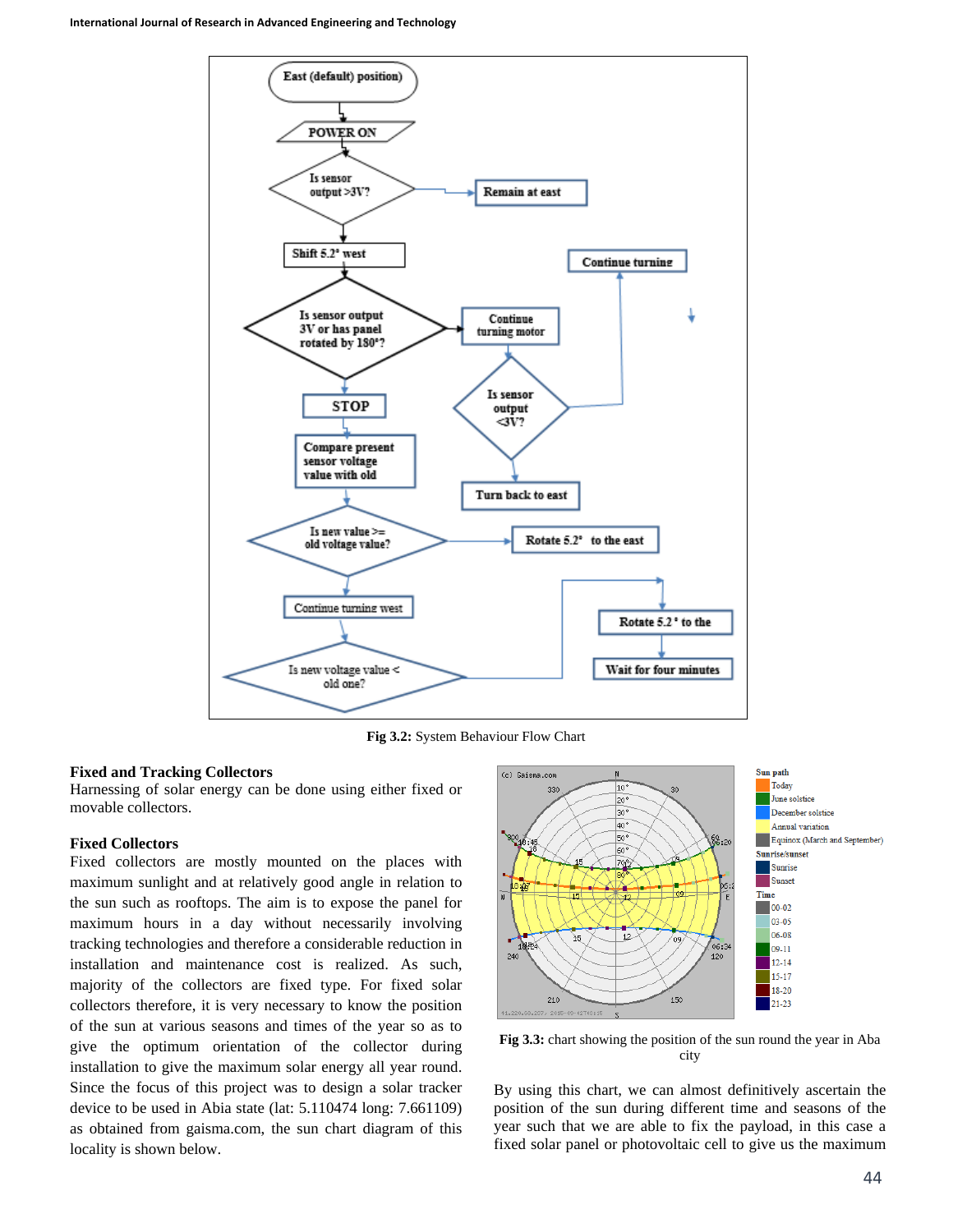energy output. As previously discussed, it should be noted that fixed solar trackers are cheaper and therefore more preferred around countries in the tropics region, Kenya being no exception. However, for countries beyond +10degrees North and -10degrees South of Equator, there is serious need for solar tracking since the number of sunshine hour's maybe less and/or the position of the midday sun may vary significantly.

#### **Tracking Collectors: Improved Efficiency**

For a tracking collector, the theoretical extracted energy is calculated assuming that the

Maximum radiation intensity  $I = 1100$  W/m (watt per meter) is falling on the area which is oriented perpendicularly to the direction of radiation. Taking the length of day

 $t = 12h = 43200s$ , then intensity on the tracking collector which is always optimally oriented facing the Sun is compared to that of a fixed collector which is oriented perpendicularly to the direction of radiation only at noon. The collector area is marked as *S*o.

### **CASE 1: The Fixed Collector**

For a fixed collector, the projection area on the area oriented perpendicularly to the direction of radiation is  $S = S_0 \cos \theta$ , where  $\theta$  is changing in the interval  $(-\rho i/2, +\rho i/2)$  during the day. The angular velocity of the Sun moving across the sky is  $\omega = 2pi/T = 7.27 \times 10^{-5}$  *rad/s* and the differential of the falling

energy is *dW = ISdt.* Neglecting the atmospheric influence, the energy per unit area is calculated for the whole day:

 $W = 21s/\omega$ *= 3.03 \* 107 W/m2 day = 8.41 kWh/m2 day.*

### **CASE 2: The Tracking Collector**

For a tracking collector, by neglecting the atmospheric influence, the energy per unit area for the whole day is

$$
W = IS_0 t = 4.75 x 107 Ws
$$
  
= 1.32 x 10kWh/m<sup>2</sup> day.

Comparing the theoretical results from the two scenarios above, more energy is calculated from CASE II, for the tracking collector. However, the Sun's rays reaching the Earth's surface go through the thick layer of the atmosphere in both cases. Nonetheless, the tracking collector has a greater exposure to the Sun's energy in any given day.

#### **4. System Implementation**

The implementation of the system which is the hardware structure comprising analog-to-digital converter, Light Dependent Resistor, Stepper motor, LCD display and a microcontroller is breifly presented.



**Fig 4.1:** System circuit diagram

#### **System Operation**

This work is made up of different units (Sub-systems) or stages that are designed to operate in a specific way together with others sub units to achieve the expected functions.

From the LDR sensor, the sun intensity is determined by the reduction or increase in resistance of the Light dependent resistor. This is interconnected to an Analog-to-digital converter through a voltage divider circuit. As the sun intensity varies, the voltage output of the voltage divider varies which in turn changes the step size of the ADC output after conversion of the equivalent voltage at its input (i.e,output of the voltage divider). This digital output is fed into the microcontroller such that whenever it detects the step size corresponding to the highest intensity; it stops the stepper motor and as well displays the position on the LCD.

Otherwise, it moves the motor to check for change in the sun intensity. As any change occurs, it responds to it by adjusting the solar panel to new angular position. As the sun sets, the Motor is returned back to root position and remains there until the sun rises again the next day. The whole process is repeated once again.

The IC, ULN2003A is used to drive the stepper motor because the controller cannot source enough current as to drive it. The LCD display unit gives the information on the angular position of the Solar panel in the ranges of  $0^0$ , 22.5<sup>0</sup>, 45<sup>0</sup>, and 67.5<sup>0.</sup>

#### **Test Result**

After the design was sketched, the source code is loaded in to the microcontroller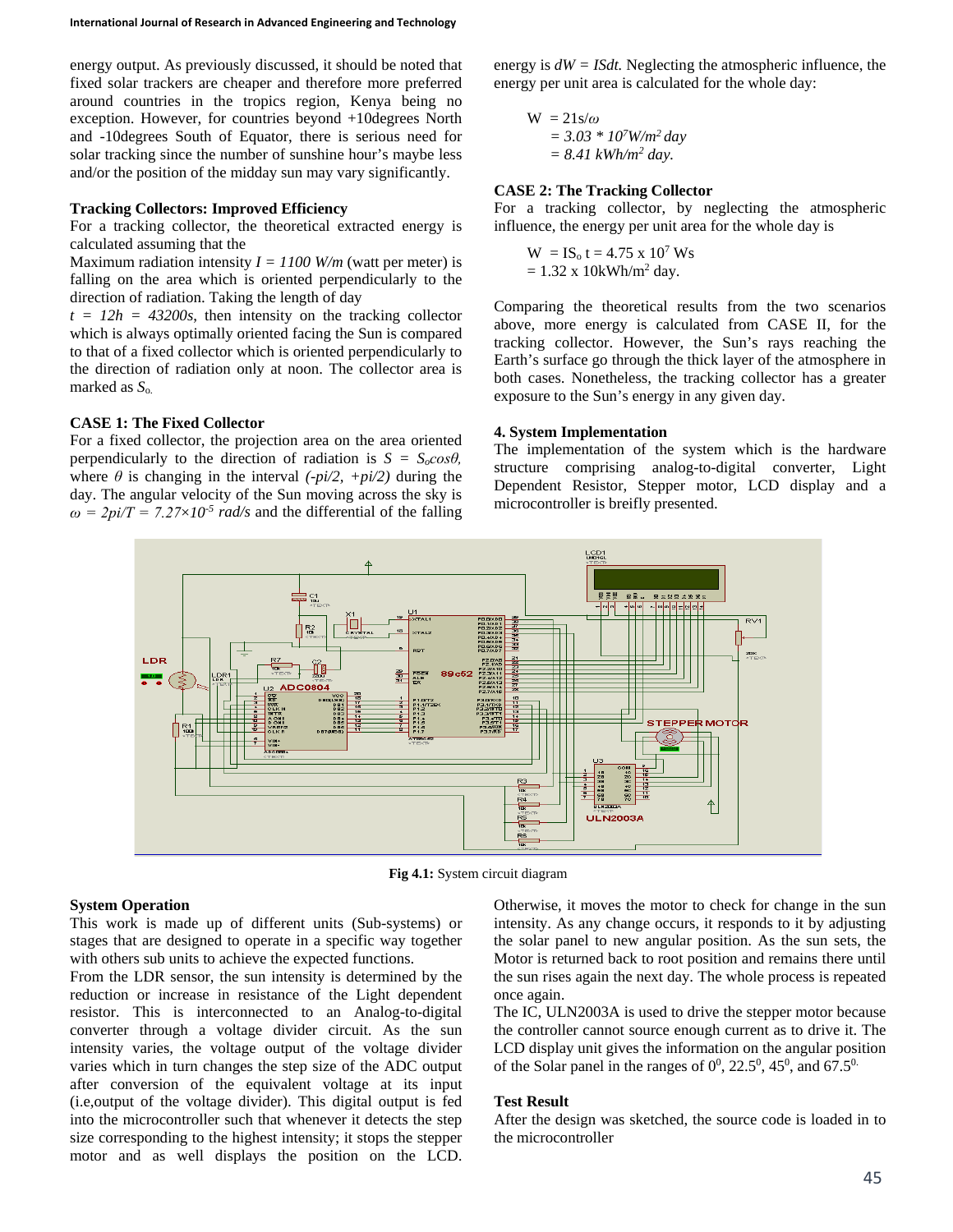| ١ř.                               | 7 x<br><b>E3</b><br><b>Edit Component</b>                                                                                                                          |                           |
|-----------------------------------|--------------------------------------------------------------------------------------------------------------------------------------------------------------------|---------------------------|
| PC<br><b>DEVICES</b><br>AT 09C51  | U1<br>Hidden: V<br>Pat Beference:<br>OK.<br>Hidden:<br>AT09CS1<br>Part Value:                                                                                      |                           |
| DIODE-LED<br>LED GREEN<br>LED-RED | Help.<br>New.<br>Element<br>M.L.<br>Data                                                                                                                           |                           |
|                                   | <b>DIL40</b><br>$\sqrt{7}$ Hide All<br>Hidden Pins<br>$\mathcal{A}$<br>PCB Package:<br>AT89C51\Debug\Debug.HEX                                                     |                           |
|                                   | Hide All<br>Edit Finnware<br>$\checkmark$<br>Program File:<br>12666z<br>Hide All<br>$\checkmark$<br>Clock Frequency<br>Cancel:                                     |                           |
|                                   | Advanced Properties:<br>$~\lor~$ Hide All<br>$~\vee$ No.<br>Enable trace logging<br>$\omega$                                                                       | $\frac{23}{45}$ overs.    |
|                                   | Other Properties:                                                                                                                                                  |                           |
|                                   |                                                                                                                                                                    | D4<br>us-ones<br>Africans |
|                                   | Altach hierarchy module<br>Exclude from Simulation<br>Exclude from PCB Layout<br>Hide common pins<br>Exclude from Bill of Materials<br>Edit all properties as text | DS <sub>oren</sub>        |

**Fig 4.2:** load source code into microcontroller

**Check the CPU load to ensure the system is not over loaded, then click the play button.** LCD showing position of panel at V<sub>IN</sub> greater than 3V



**Fig 4.3:** LCD showing position of panel at V<sub>IN</sub> greater than 3V.

# **LCD** showing tracker position at V<sub>IN</sub> undefined



Fig 4.4: LCD showing position of panel at V<sub>IN</sub> undefined 3V.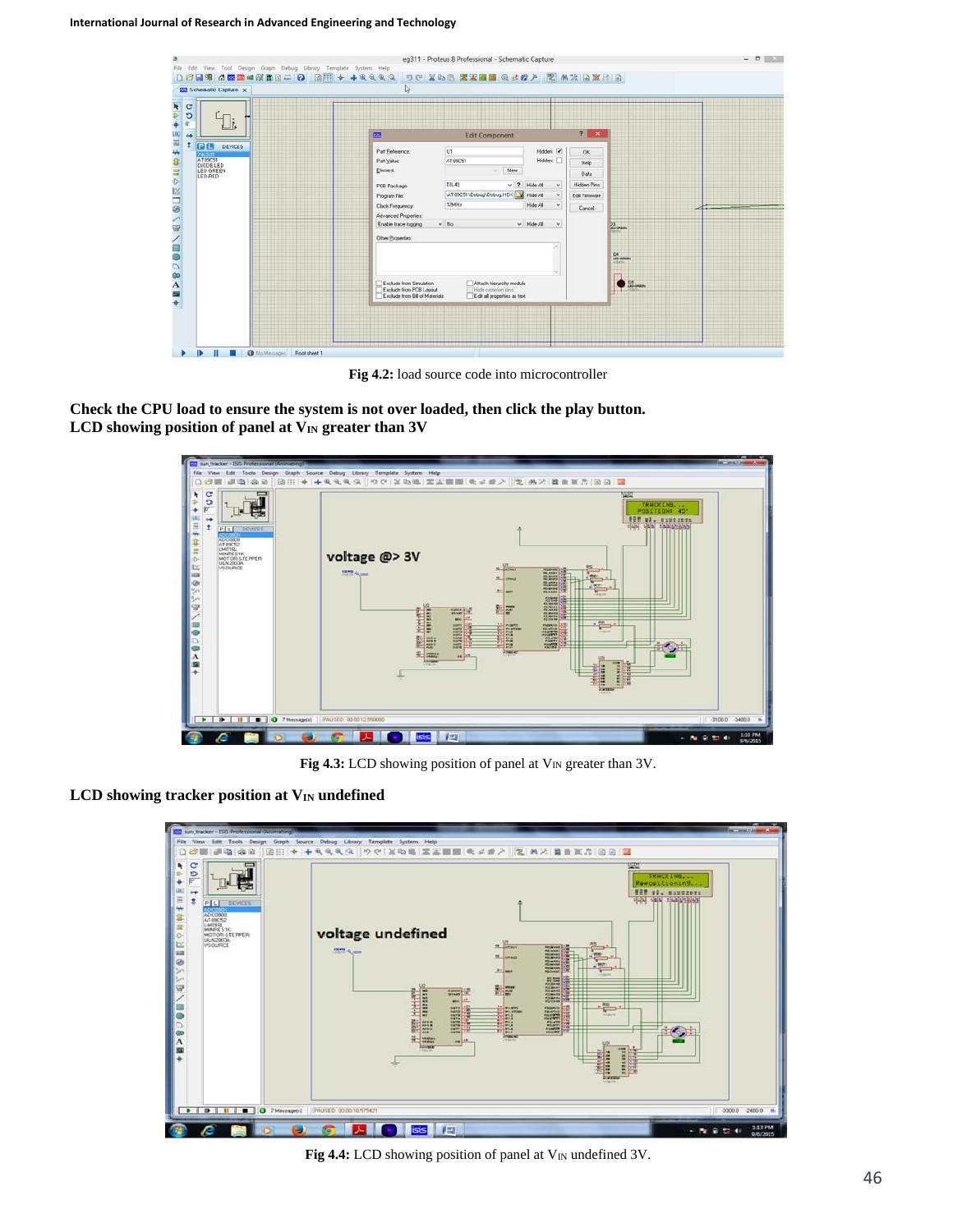LCD showing position of panel at V<sub>IN</sub> greater than 3V.



**Fig 4.5:** LCD showing position of panel at V<sub>IN</sub> greater than 3V.

LCD showing position of panel at  $V_{IN}$  less than  $3V$  (Nightfall).



**Fig 4.6:** LCD showing position of panel at Vin less than 3V.

During the simulation/animation of the designed prototype the CPU load for the microcontroller was at 31% which indicates the capability of the system when designed to run for years without the components generating excessive heat. The brightness of the LCD could not be ascertained at this stage.

The hardware operation after the design implementation was without hitches.

# **5. Conclusion**

The significant focus of this work is centered upon the use of microcontroller in design and control of electronic systems that require real time and accurate monitoring of electronic devices. Specifically, it demonstrates a working software solution for maximizing solar cell output by positioning a solar array at the point of maximum light intensity. The work seeks to address the challenge of harnessing solar power as well as economical microcontroller based solar tracking system that can be implemented using the allocated time and resources so as to track the relative motion of the sun in the sky during daylight and to save the much needed power for

sleep at night. A working model is being prepared in order to implement the idea using any hypothetical situation.

## **6. References**

- 1. Amos SW, Roger Amos Newnes Dictionary of Electronics, 4th Ed. US: Newnes. 2002, 76. ISBN 0750656425.
- 2. Saxena AK, Dutta V, A versatile microprocessor based controller for solar tracking, in Proc. IEEE, 1990, 2000, 1105-1109.
- 3. Konar A, Mandal AK. Microprocessor based Sun Tracker, IEEE Proceedings-A, 1991; 138(4):237-241.
- 4. Ashok Kumar Saxena, Dutta VK. A Versatile Microprocessor based Controller for Solar Tracking", IEEE Conference, 1990; 2(21-21):1105-1109.
- 5. Zeroual A, Raoufi M, Ankrim M, Wilkinson AJ. Design and construction of a closed loop Sun Tracker with Microprocessor Management. International Journal on Solar Energy. 1998; 19:263274.